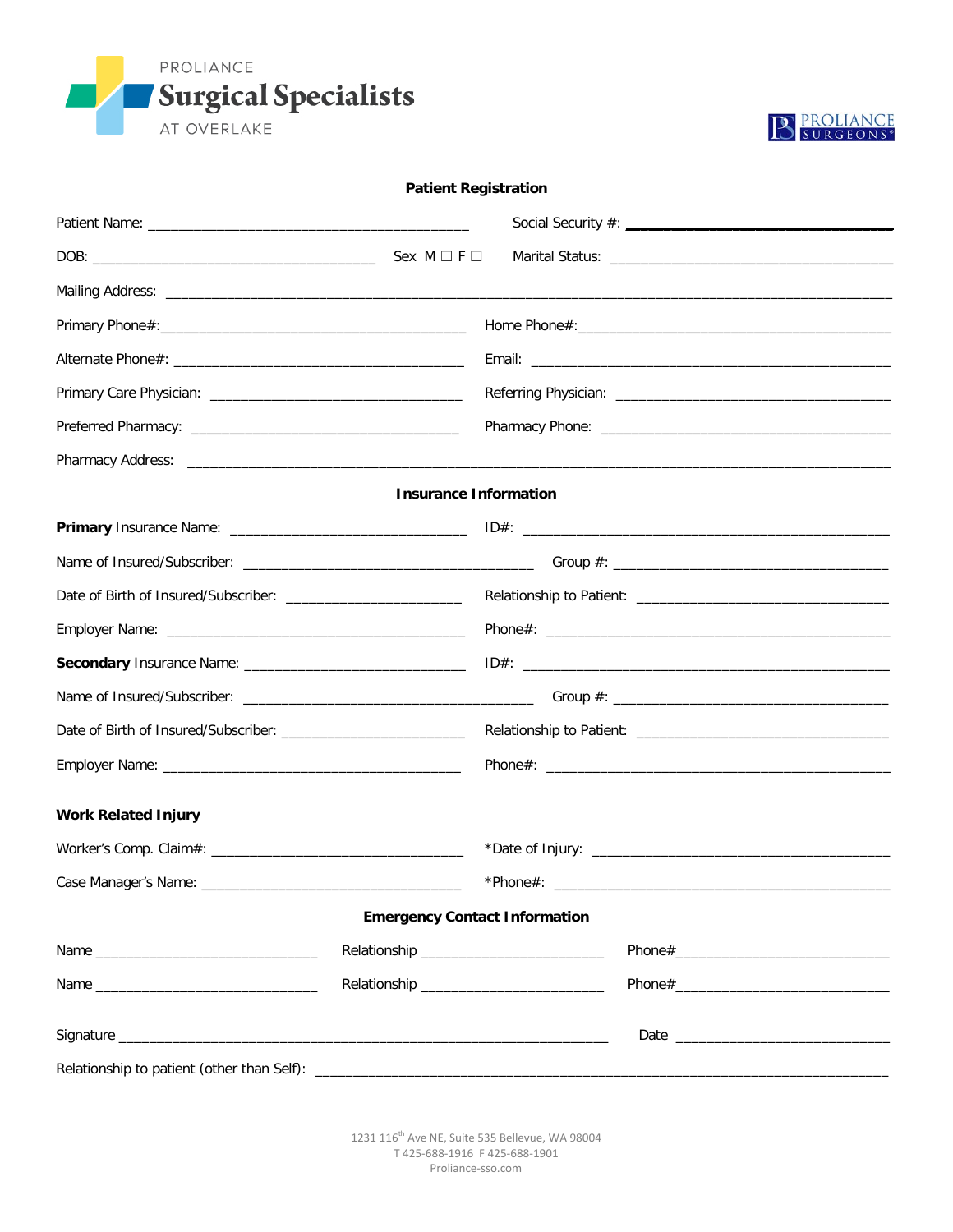



## **Patient Financial Responsibilities**

Proliance - Surgical Specialists at Overlake, a division of Proliance Surgeons is committed to providing you with the highest quality medical care. Because patients are ultimately responsible for the charges associated with their care, even when insurance is in place, you may find the following information helpful. We realize you have choices for your medical care and appreciate your choosing Proliance - Surgical Specialists at Overlake.

#### **Patient Responsibilities**

You can help ensure an efficient experience by assisting with the following:

- Providing us with your picture identification, insurance card and Social Security number to enable us to submit your claims timely and accurately
- Knowing your insurance benefits and limitations

• Ensuring there is an authorization for our providers to treat you if it is required by your insurance, including obtaining a referral

- Providing us with copies of any pertinent medical records, including tests (MRI/CT/Arthrogram) and x-rays
- Paying your estimated portion of the charges at the time of service
- Paying any additional amount owed when due
- Completing required incident/accident forms within 30 days of date of service
- Maintaining a current account with Proliance Surgeons at all times

• Providing us with at least 24 hours advance notice should you need to cancel or reschedule an appointment Please note that co-payments, co-insurance and deductibles are a contractual agreement between you and your insurance carrier. We cannot change or negotiate these amounts.

#### **Insured Patients**

We will bill your primary and secondary insurance carrier in a timely manner. If you are disputing payment with your insurance carrier or have a balance over \$100.00 with us, you must notify our business office and make payment arrangements.

**Co-Pays/Deductibles/Co-Insurance** – Please be prepared to pay for your portion of the charges on the date of service.

**Surgery** – If surgery is indicated, a pre-payment of both physician and facility fees is required for all elective, non-emergent procedures prior to the surgery being performed. Your out-of-pocket cost is estimated based on your benefits and our fees. Anesthesia and other providers are separate fees.

**Non-Participating Insurance** – If we do not participate in the insurance you have, we will file a claim as a courtesy. All unpaid claims will become your responsibility 45 days following filing and be immediately due and payable.

#### **Uninsured Patients**

**Office Visits** – A \$150.00 deposit is required prior to the appointment for appointments with a general surgeon. For an office visit with Dr. Biggers, a deposit of \$250.00 is required prior to the visit. Patients coming in for a Bariatric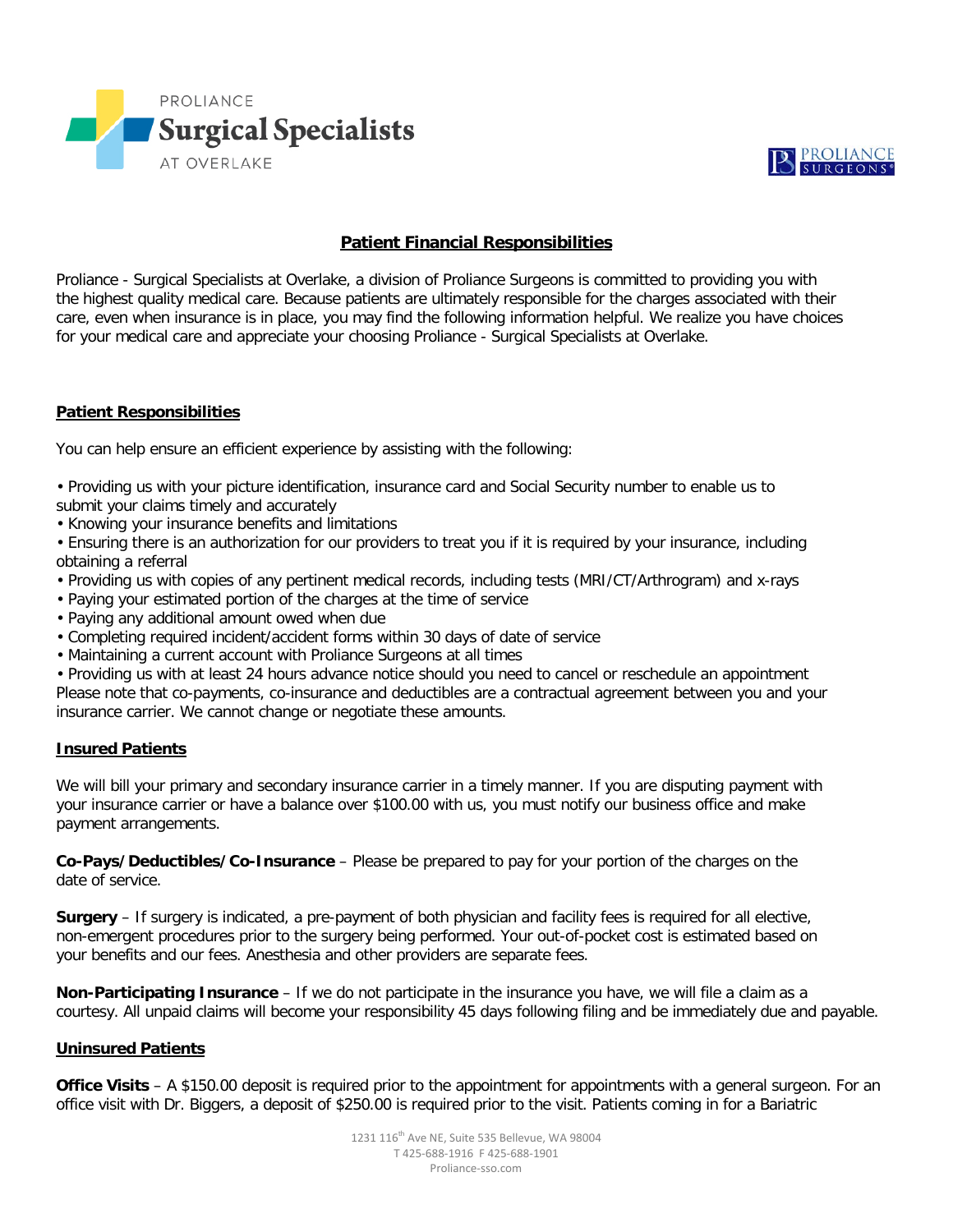consultation are required to pay a \$250.00 deposit prior to the appointment. If visits and services are paid in full at the time of service, we offer a 20% discount (see exclusions below). Office visits may include x-rays, casting and materials at an additional charge. Charges are not finalized until chart notes are complete.

**Surgery** – For uninsured patients having surgery, we offer a 20% discount when charges are paid in full prior to the day of service (see exclusions below).

**Exclusions** – The discounts referenced above do not apply in cases of cosmetic procedures, motor vehicle accidents, third party insurance claims or in other cases when the patient may be reimbursed in full. Private pay patients who receive retroactive Medicaid coverage need to immediately notify our business office.

#### **Motor Vehicle Accidents (MVA) Insured and Third Party Patients -**

We do not extend discounts for MVA-insured accidents, third party insurance claims or in other cases when patients may be reimbursed in full. We will bill the MVA insurance carrier one time. The bill becomes your responsibility if not paid by the carrier in 30 days. We regret that we are not in a position to confer with attorneys or defer payment obligations while a case settles. If your personal injury protection benefit on your MVA policy is exhausted, we will bill your private insurance at your request provided we are furnished the necessary information at the date of service.

#### **Workers' Compensation**

If your visit is work-related, we will need the case number and carrier name prior to your visit in order to bill the workers' compensation insurance carrier. If your workers' compensation claim is not yet accepted and you have no other insurance, we require a \$250.00 deposit that will be refunded after the claim has been opened.

#### **Other Charges**

**No Show** – Please provide us with at least 24 hours advance notice if you need to cancel or reschedule an appointment. We may charge a fee for missed appointments.

Please provide us with at least 48 hours advance notice if you need to cancel or reschedule an appointment and an interpreter has been scheduled. Otherwise, you may be charged for the interpreter.

**Forms** – There may be a charge associated with our completion of some forms. We require payment of the charge before returning the completed form to you. A signed Release of Information may also be necessary. Please allow five business days for us to complete forms.

#### **Payment**

**Payment Options** – We accept cash, checks, major credit/debit cards and money orders for payment (no post-dated or third party checks). We charge a \$40.00 NSF fee for any returned checks.

**Delinquent Accounts** – We charge a \$10.25 monthly account management fee on balances over 45 days old. We may assign an account to collections if balances are unpaid after 90 days. Patients assigned to collections may be denied additional service.

**Alternative Payment Arrangements** – If you are unable to pay your balance when due, please contact our business office to make alternative arrangements. Any patient with a past due amount may be denied additional service until the amount is paid or the patient is complying with an alternative payment arrangement.

**Bankruptcy/Prior Bad Debt** – Patients who have previously filed for bankruptcy or never satisfied their payment obligations for prior episodes of care with Surgical Specialist at Overlake or other Proliance Surgeons care centers may be required to pay for their portion of new charges at the time of service.

Signature of Patient/Parent/Power of Attorney **Printed Name of Patient Communisty Constant Constant Constant Date** 

\_\_\_\_\_\_\_\_\_\_\_\_\_\_\_\_\_\_\_\_\_\_\_\_\_\_\_\_\_\_\_\_\_\_ \_\_\_\_\_\_\_\_\_\_\_\_\_\_\_\_\_\_\_\_\_\_\_\_\_\_\_\_\_\_\_\_\_\_\_\_\_\_\_\_\_\_\_ \_\_\_\_\_\_\_\_\_\_\_\_\_

I hereby authorize my insurance benefits to be paid directly to the physician. I am financially responsible for any balance due. I also authorize the doctor or insurance company to release information required for my medical claim. I consent to the release of medical information from or to other doctors and healthcare insitutions as is necessary to my care and treatment. This authorization is valid for 12 months from the date it is signed.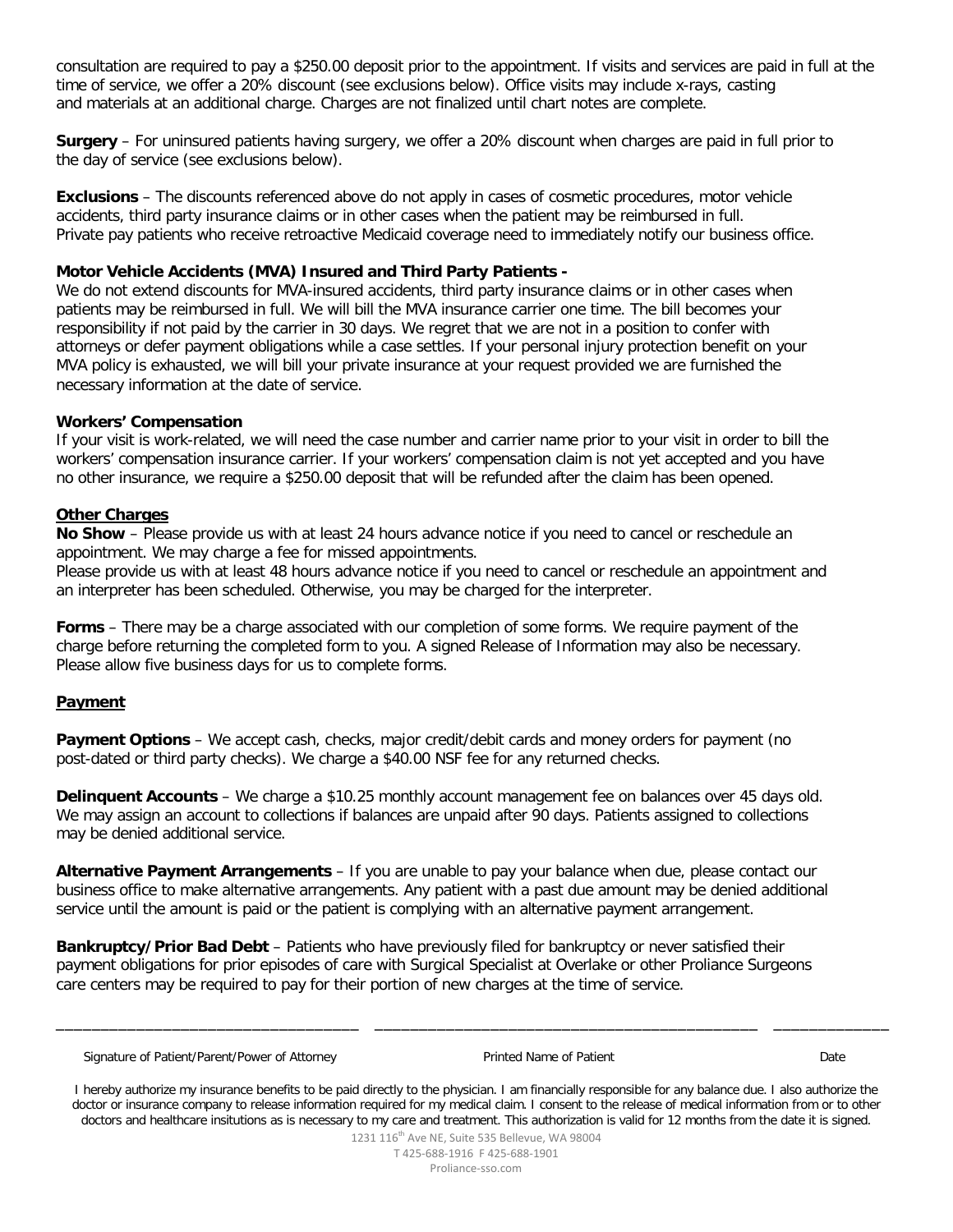



**Adel El-Ghazzawy, MD, FACS Helen Kim, MD, FACS Oliver Biggers, MD, FACS Sung Cho, MD, FACS** 

#### **Authorization to Leave Personal Health Information, Alternate Means**

| Patient Name:           | <b>DOB</b> |  |
|-------------------------|------------|--|
| <b>Mailing Address:</b> |            |  |

#### **Please fill in all that apply.**

| 3. May leave information with spouse (name): ___________________________________ |
|----------------------------------------------------------------------------------|
|                                                                                  |
|                                                                                  |
|                                                                                  |

\_\_\_\_\_\_\_\_\_\_\_\_\_\_\_\_\_\_\_\_\_\_\_\_\_\_\_\_\_\_\_\_\_\_\_\_\_\_\_\_\_\_\_\_\_\_\_\_\_\_\_\_\_ \_\_\_\_\_\_\_\_\_\_\_\_\_\_\_\_\_\_\_\_\_\_\_\_\_\_\_\_\_\_\_\_\_\_\_\_\_\_\_

Signature of Patient/Parent/Power of Attorney Mate

Note: With my signature, I acknowledge and understand that this information will be kept in my medical record and the above parameters will be abided by until revoked by me in writing. It is my responsibility to notify my health care provider(s) should I change one or more of the contacts listed above.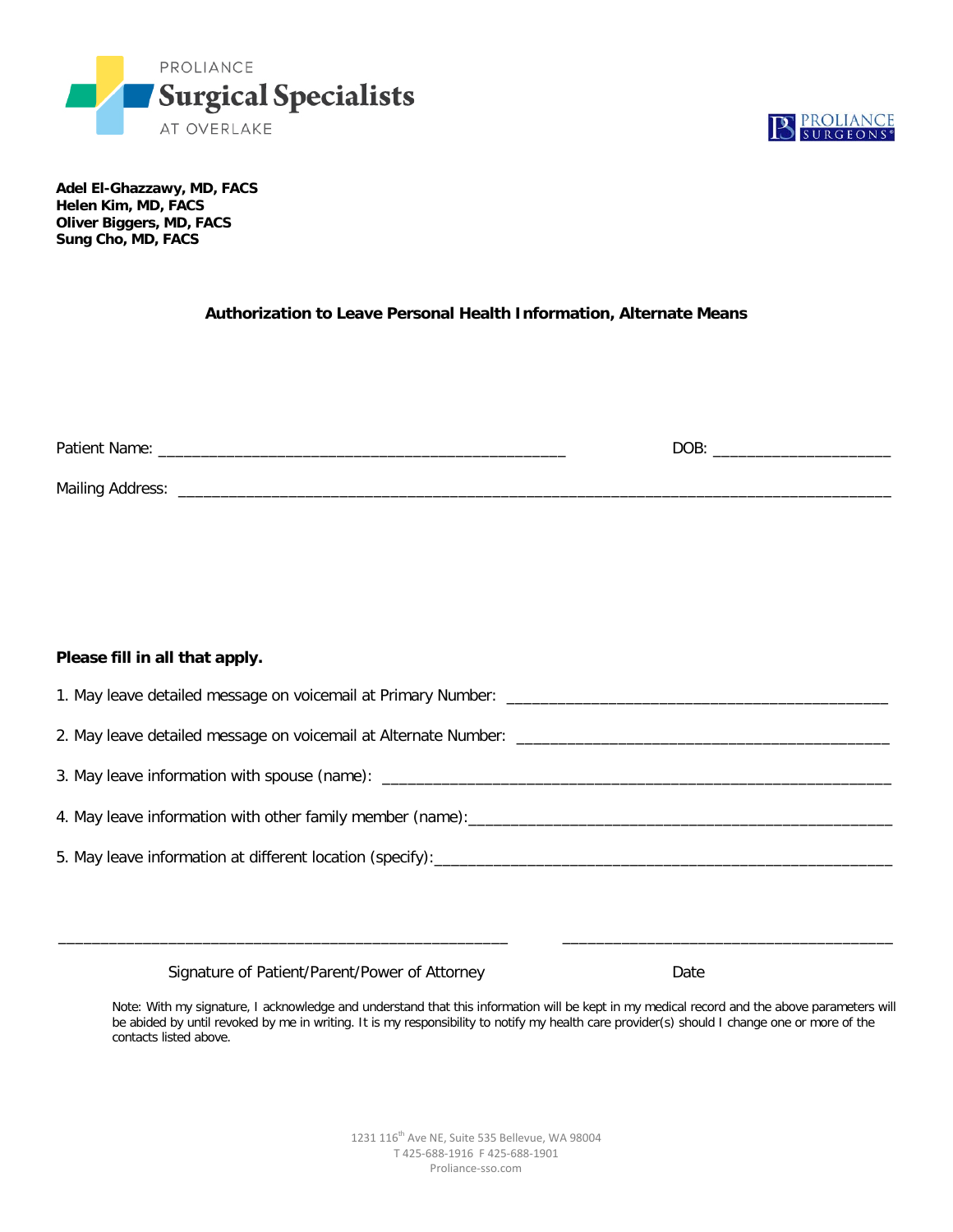



**Adel El-Ghazzawy, MD, FACS Helen Kim, MD, FACS Oliver Biggers, MD, FACS Sung Cho, MD, FACS** 

# **NOTICE OF PRIVACY PRACTICES – ACKNOWLEDGEMENT**

We keep a record to the health care services we provide you. You may ask to see and copy that record. You may also ask to correct said record. We will not disclose your record to others unless you direct us to do so, or unless the law authorizes or compels us to do so. You may see your record or get more information about it by contacting the administrator of the location at which you have been treated. Please call the main office number and ask for the administrator.

Our Notice of Privacy Practices describes in more detail how your health information may be used and disclosed and how you can access your information. You may obtain a copy of our Notice of Privacy Practices at any point by requesting one from the staff.

\_\_\_\_\_\_\_\_\_\_\_\_\_\_\_\_\_\_\_\_\_\_\_\_\_\_\_\_\_\_\_\_\_\_\_\_\_\_\_\_\_\_\_\_\_\_\_\_\_\_\_\_\_\_\_\_\_\_\_\_\_\_\_\_\_\_ \_\_\_\_\_\_\_\_\_\_\_\_\_\_\_\_\_\_\_\_\_\_\_\_\_\_\_\_\_\_

Signature of Patient/Parent/Power of Attorney Date Date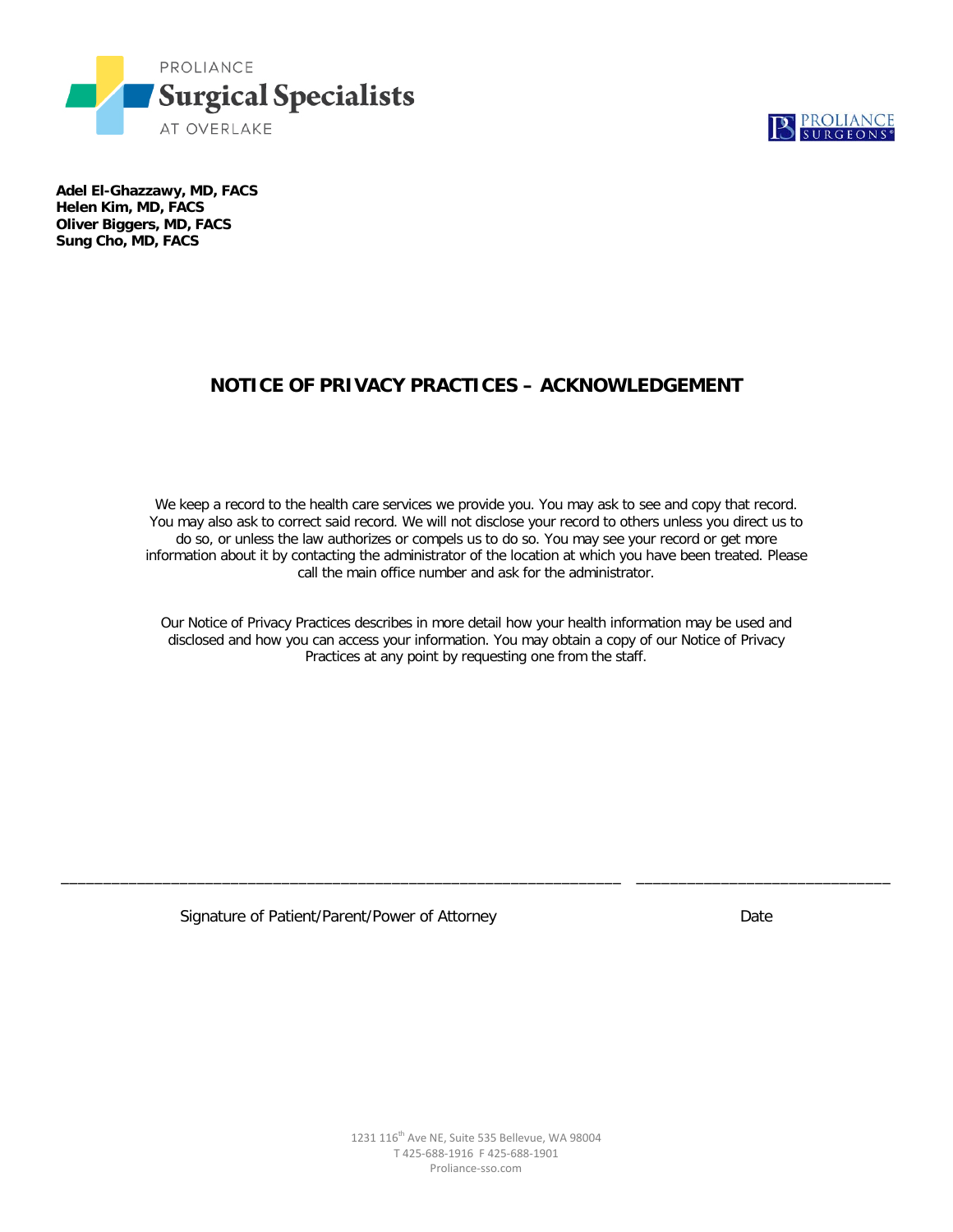



# PATIENT HEALTH HISTORY FORM

|                                                                         | HT _____________ WT ____________ |
|-------------------------------------------------------------------------|----------------------------------|
| PLEASE LIST CURRENT MEDICATIONS                                         | Mgs/Strength/Dosage              |
|                                                                         |                                  |
|                                                                         |                                  |
|                                                                         |                                  |
| ARE YOU CURRENTLY TAKING ASPIRIN? Y $\Box N \Box$ DOSAGE_______________ |                                  |
| PLEASE LIST CURRENT ALLERGIES                                           |                                  |
|                                                                         |                                  |
|                                                                         |                                  |
| PAST SURGICAL HISTORY                                                   | YEAR/OPERATION                   |
|                                                                         |                                  |
|                                                                         |                                  |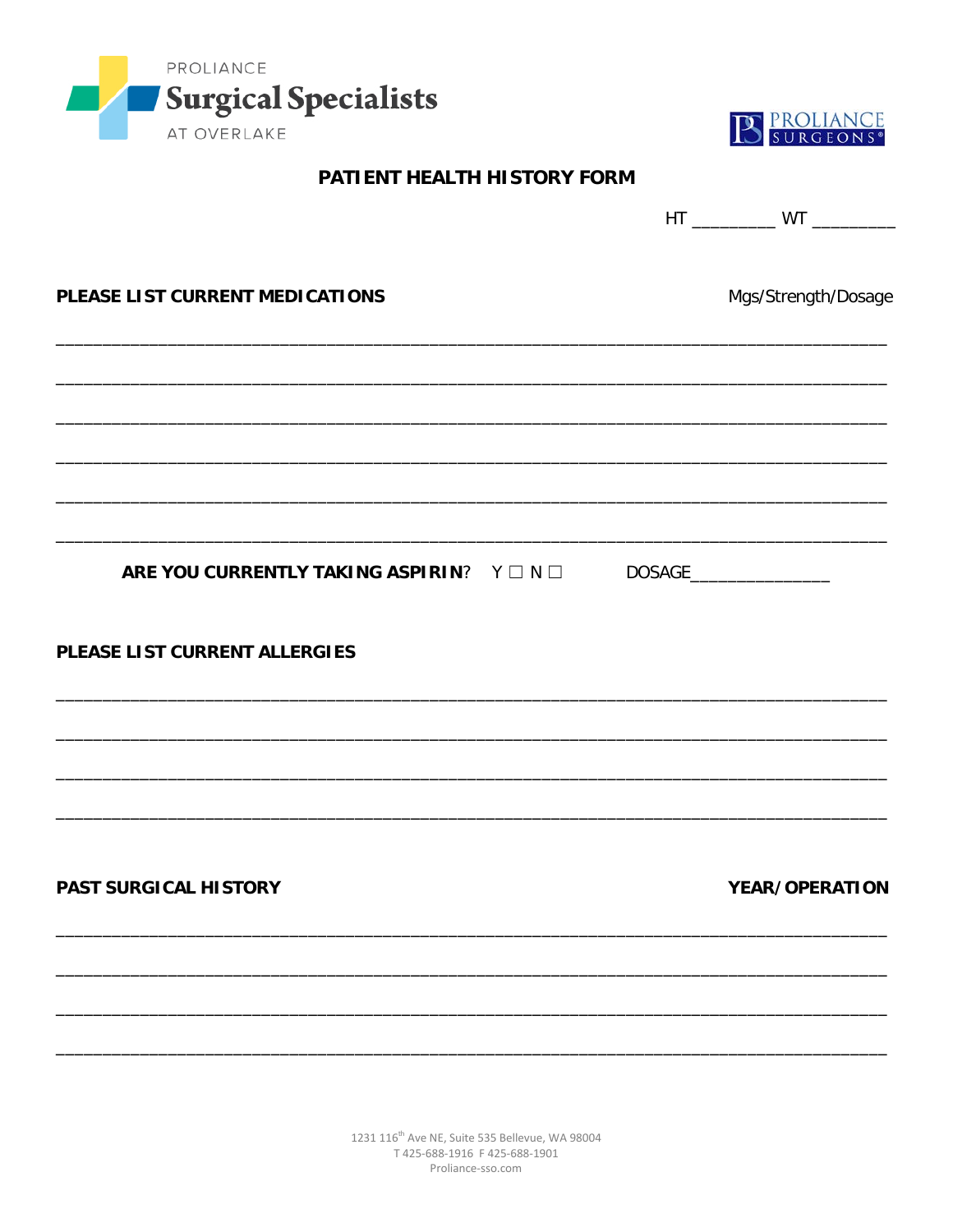



# **PATIENT HEALTH HISTORY**

Have you ever been seen by a Cardiologist : Y ☐ N ☐ Name/Location of Cardiologist \_\_\_\_\_\_\_\_\_\_\_\_\_\_\_\_\_\_\_

Have you or any relatives had any problems with Anesthesia? :  $Y \square N \square$  Please Describe:

When and where was your most recent EKG? \_\_\_\_\_\_\_\_\_\_\_\_\_\_\_\_\_\_\_\_\_\_\_\_\_\_\_\_\_\_\_\_\_\_\_\_\_\_\_\_\_\_\_\_\_\_\_\_\_\_\_\_

Can you climb 2 flights of stairs without shortness of breath?  $Y \Box N \Box$  Do you require assistance?  $Y \Box N \Box$ 

\_\_\_\_\_\_\_\_\_\_\_\_\_\_\_\_\_\_\_\_\_\_\_\_\_\_\_\_\_\_\_\_\_\_\_\_\_\_\_\_\_\_\_\_\_\_\_\_\_\_\_\_\_\_\_\_\_\_\_\_\_\_\_\_\_\_\_\_\_\_\_\_\_\_\_\_\_\_\_\_\_\_\_\_\_\_\_\_\_\_

# **PERSONAL HEALTH HISTORY**

HIGH BLOOD PRESSURE : Y ☐ N ☐ PULMONARY EMBOLISM : Y ☐ N ☐ GLASSES/DENTURE : Y ☐ N ☐ CORONARY ARTERY DISEASE : Y ☐ N ☐ ARTHRITIS/GOUT : Y □ N □ HIGH CHOLESTEROL : Y □ N □  $DIABETIC: Y \Box N \Box TYPE I \Box or II \Box$  CPAP MACHINE : Y  $\square N \Box$ MRSA : Y □ N □ ACTIVE: Y □ N □

PACEMAKER : Y □ N □ (IF YOU ANSWERED YES PLEASE LIST BRAND/MODEL #\_\_\_\_\_\_\_\_\_\_\_\_\_\_\_\_\_\_\_\_\_\_\_\_\_\_\_\_\_\_\_\_\_

# **SOCIAL HISTORY AND HEALTH HABITS**

| <b>Relationship Status</b> | Single $\square$      | Partnered $\square$  | Married $\square$ | Separated $\square$ | Divorced $\square$ | Widowed $\square$ |
|----------------------------|-----------------------|----------------------|-------------------|---------------------|--------------------|-------------------|
| Smoking                    | $Y \square N \square$ | Type: Packs per day: |                   | Quit (Year):        |                    |                   |
| Alcohol                    | $Y \square N \square$ | Drinks per week:     |                   | Quit (Year) :       |                    |                   |
| Drugs                      | Type:                 |                      |                   |                     |                    |                   |

**Please list any major health issues for the following family members, if deceased; please give cause of death**

| Mother      | Father      |
|-------------|-------------|
| Grandfather | Grandfather |
| Grandmother | Grandmother |
| Aunt/Uncle  | Aunt/Uncle  |

**Siblings and or other Relatives (Please list)**

1231 116<sup>th</sup> Ave NE, Suite 535 Bellevue, WA 98004 T 425-688-1916 F 425-688-1901 Proliance-sso.com